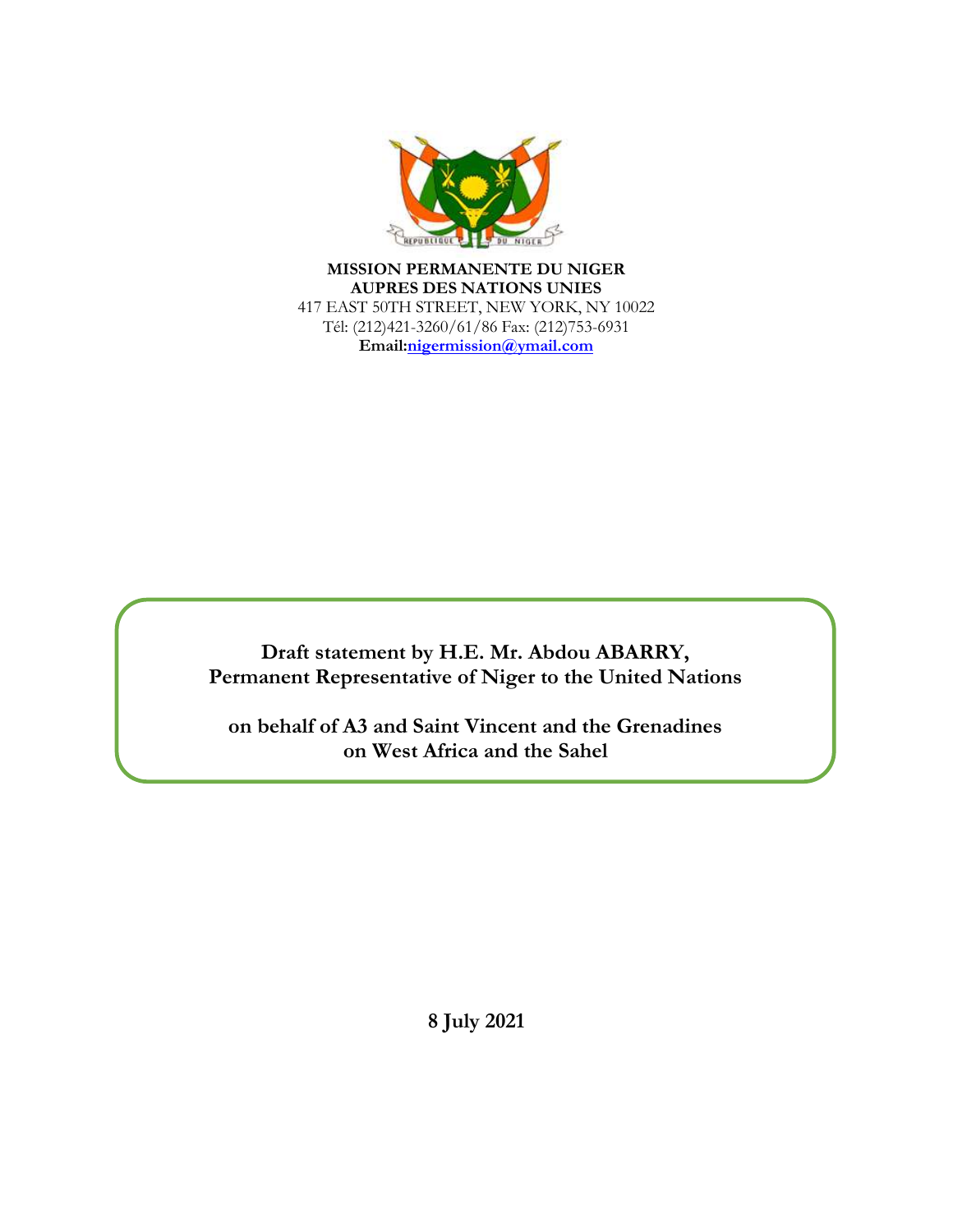## **Mr. President,**

- 1. On behalf of the A3+1 countries, namely Kenya, Saint Vincent and the Grenadines, Tunisia and Niger, I would like to welcome Mr. Mahamat Saleh Annadif, in his new role as Special Representative of the Secretary General for West Africa and the Sahel, and thank him for the quality of his presentation.
- 2. We also followed with attention the presentation made by Mrs Chantal Ayemou, President of the Ivorian Network for the Defense of the Rights of Children and Women (RIDDEF).
- 3. We reiterate our support for the stabilisation and good offices efforts that the Special Representative of the Secretary General continues to deploy in the sub-region, with due respect for national sovereignty and the primary responsibility of States for peace and security.
- 4. We also welcome the regional approach to the climate-security nexus including through the launching of the Regional Working Group on climate change, environment, security, and development in West Africa. We believe this will help promote an integrated and harmonized solutions to climate change-related risks.
- 5. In this second half of 2021, the report under consideration calls for the following major observations on our part:
- 6. On the security front, we must commend the remarkable progress made in the operationalisation of the G5 Sahel Joint Force, which has also been strengthened with a mechanism for monitoring and analysing civilian incidents (CITAC/MISAD). Predictable and sustainable support is urgently needed to ensure that it can continue to fulfil its mandate, essential for peace, which is a global public good.
- 7. However, we note a worrying deterioration of the security situation despite national, regional and international efforts. We also take note with concern the negative socioeconomic effects this insecurity continues to have on the economies in the region.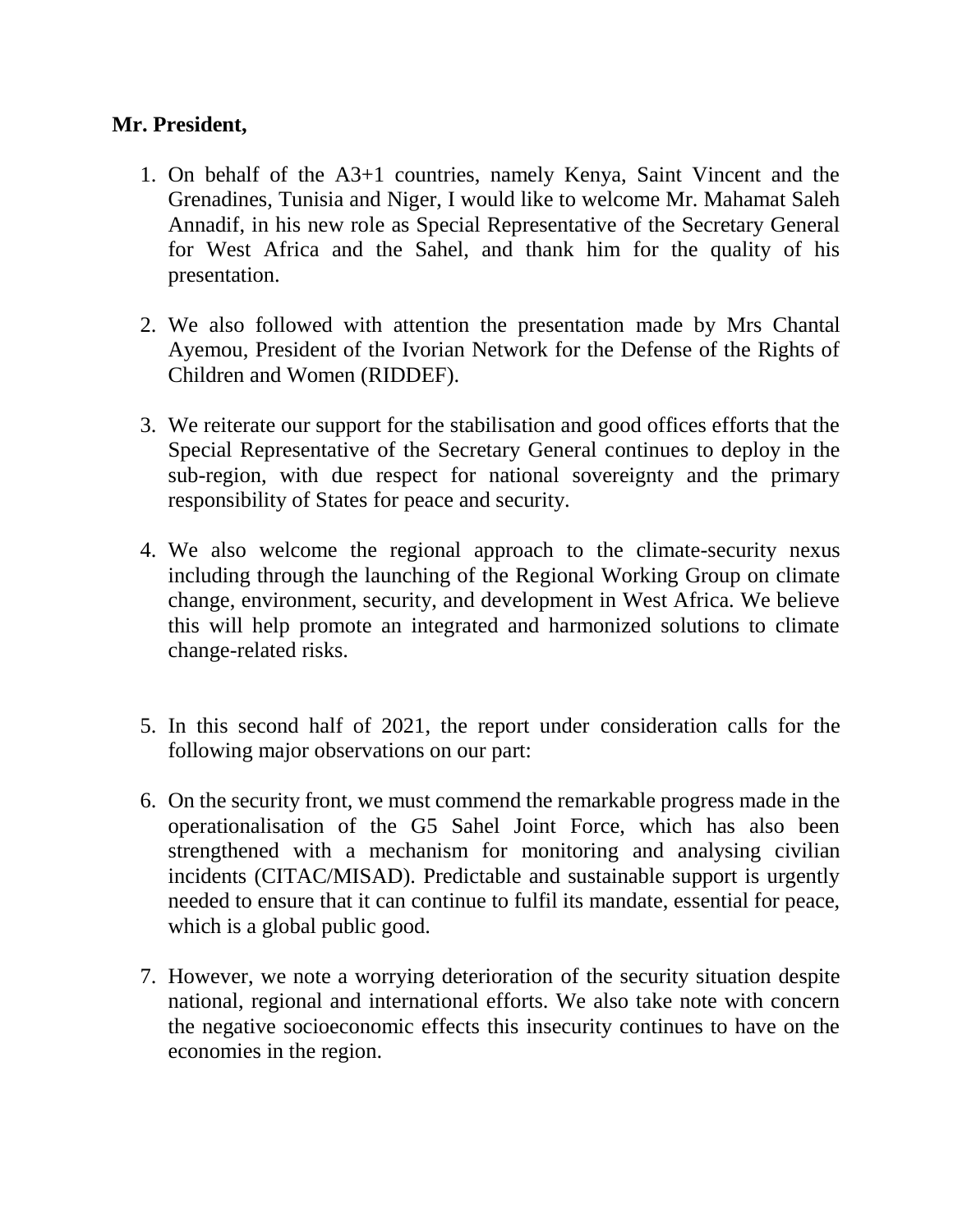- 8. In order to adapt the response to the current challenges, an evaluation of these interventions should be carried out by the countries of the region with a view to identifying ways of harmonising and rationalising them.
- 9. The support of UNOWAS in this respect is crucial. It is also necessary to strengthen regional and sub-regional partnerships to deal with cross-border and cross-cutting threats to peace and security.
- 10.In the same vein, the 2020-2024 ECOWAS action plan for the eradication of terrorism should be further supported in terms of funding.
- 11.With regard to the phenomenon of drug trafficking, it should be recognised from the outset that the West African region is neither a producer nor a consumer of these drugs. It is simply a victim of its fragility in terms of security and border protection, which makes it a transit area. Consequently, as long as the regions of origin and final destination do not adequately assume their responsibilities to prevent production and find a sustainable solution to the increasing drug consumption, the efforts of the United Nations and the countries of West Africa will remain in vain.
- 12.In this regard, we welcome the significant efforts of the United Nations Office on Drugs and Crime (UNODC) in strengthening the capacities of national and sub-regional structures in charge of preventing and combating these illicit activities.

## **Mr. President,**

- 13.On the humanitarian front, the effects of COVID 19 and food insecurity, high levels of displacement, and the adverse effects of climate change, which have increased at a worrying rate, call for urgent solidarity actions. However, while the vaccines gradually started reaching the region, there is a big concern about the slow pace of this process and the limited quantities received. We, therefore, underscore that timely delivery of vaccines is an urgent necessity. We must ensure that fair and equitable access to COVID-19
	- vaccines remains a priority.
- 14.In addition, the A3+1 stresses the need for more contributions to the Humanitarian Response Plan for the Sahel, which as of mid-June has only received 16% of the \$2.7 billion required for its implementation.